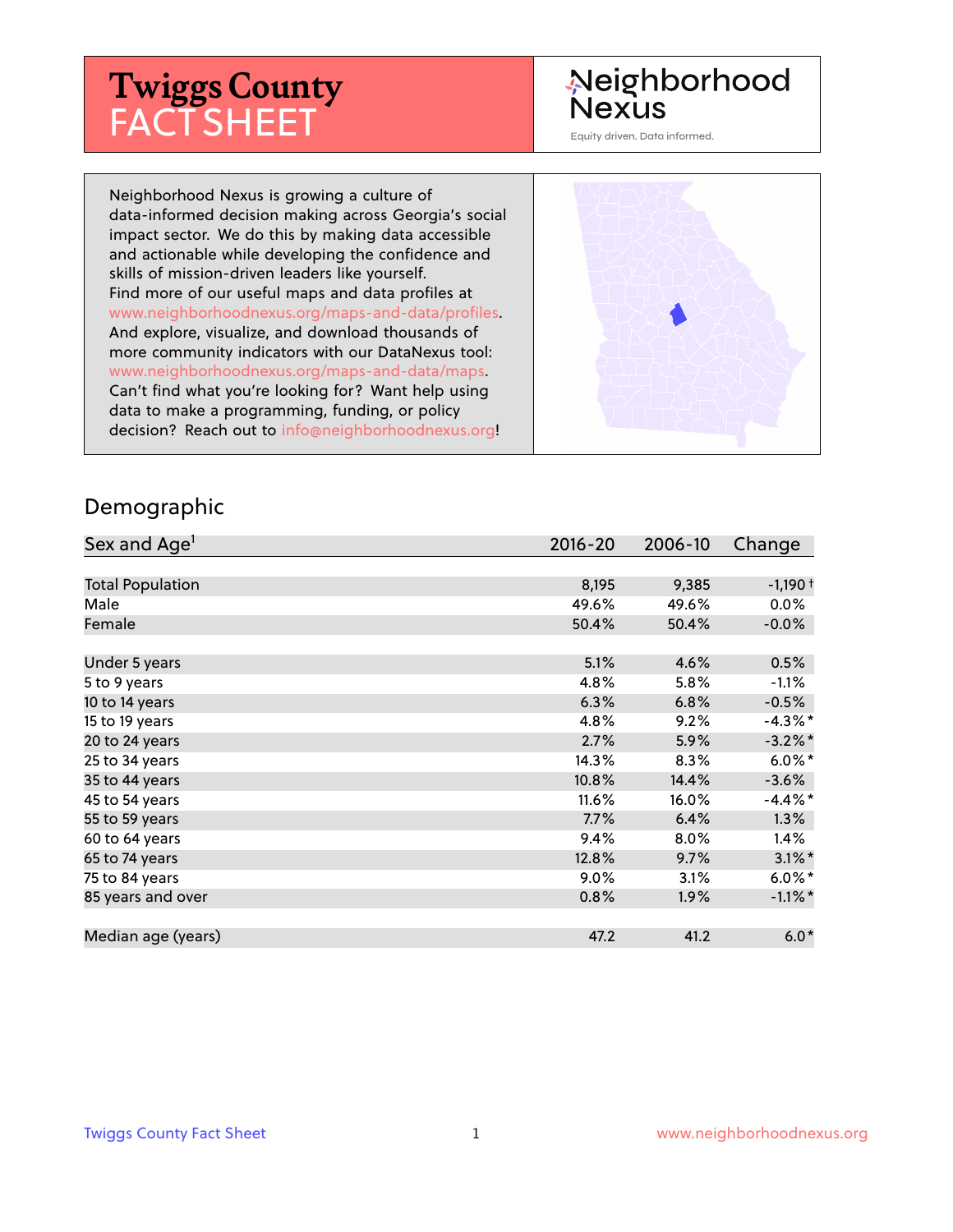### Demographic, continued...

| Race <sup>2</sup>                                            | $2016 - 20$ | 2006-10 | Change     |
|--------------------------------------------------------------|-------------|---------|------------|
| <b>Total population</b>                                      | 8,195       | 9,385   | $-1,190+$  |
| One race                                                     | 98.9%       | 99.7%   | $-0.8%$    |
| White                                                        | 56.5%       | 55.9%   | $0.6\%$ *  |
| <b>Black or African American</b>                             | 42.0%       | 42.6%   | $-0.6%$    |
| American Indian and Alaska Native                            | 0.3%        | 0.1%    | $0.3\%$ *  |
| Asian                                                        | 0.2%        | 0.0%    | 0.2%       |
| Native Hawaiian and Other Pacific Islander                   | 0.0%        | 0.0%    | $-0.0%$    |
| Some other race                                              | 0.0%        | 1.1%    | $-1.1%$    |
| Two or more races                                            | 1.1%        | 0.3%    | 0.8%       |
| Race alone or in combination with other race(s) <sup>3</sup> | $2016 - 20$ | 2006-10 | Change     |
| Total population                                             | 8,195       | 9,385   | $-1,190+$  |
| White                                                        | 57.5%       | 56.2%   | $1.3\%$ *  |
| <b>Black or African American</b>                             | 42.1%       | 42.6%   | $-0.5%$    |
| American Indian and Alaska Native                            | 1.2%        | 0.4%    | 0.8%       |
| Asian                                                        | 0.2%        | 0.0%    | 0.2%       |
| Native Hawaiian and Other Pacific Islander                   | 0.0%        | 0.0%    | $-0.0%$    |
| Some other race                                              | 0.0%        | 1.1%    | $-1.1%$    |
| Hispanic or Latino and Race <sup>4</sup>                     | $2016 - 20$ | 2006-10 | Change     |
| Total population                                             | 8,195       | 9,385   | $-1,190+$  |
| Hispanic or Latino (of any race)                             | 1.6%        | 0.8%    | 0.7%       |
| Not Hispanic or Latino                                       | 98.4%       | 99.2%   | $-0.7%$    |
| White alone                                                  | 54.9%       | 55.9%   | $-1.0\%$ * |
| Black or African American alone                              | 42.0%       | 42.6%   | $-0.6%$    |
| American Indian and Alaska Native alone                      | 0.3%        | 0.1%    | $0.3\%$ *  |
| Asian alone                                                  | 0.2%        | 0.0%    | 0.2%       |
| Native Hawaiian and Other Pacific Islander alone             | 0.0%        | 0.0%    | $-0.0%$    |
| Some other race alone                                        | 0.0%        | 0.3%    | $-0.3%$    |
| Two or more races                                            | 1.1%        | 0.3%    | 0.8%       |
| U.S. Citizenship Status <sup>5</sup>                         | $2016 - 20$ | 2006-10 | Change     |
| Foreign-born population                                      | 181         | 83      | 98         |
| Naturalized U.S. citizen                                     | 16.6%       | 4.8%    | 11.8%      |
| Not a U.S. citizen                                           | 83.4%       | 95.2%   | $-11.8%$   |
|                                                              |             |         |            |
| Citizen, Voting Age Population <sup>6</sup>                  | $2016 - 20$ | 2006-10 | Change     |
| Citizen, 18 and over population                              | 6,520       | 7,271   | $-751*$    |
| Male                                                         | 48.9%       | 47.8%   | 1.1%       |
| Female                                                       | 51.1%       | 52.2%   | $-1.1%$    |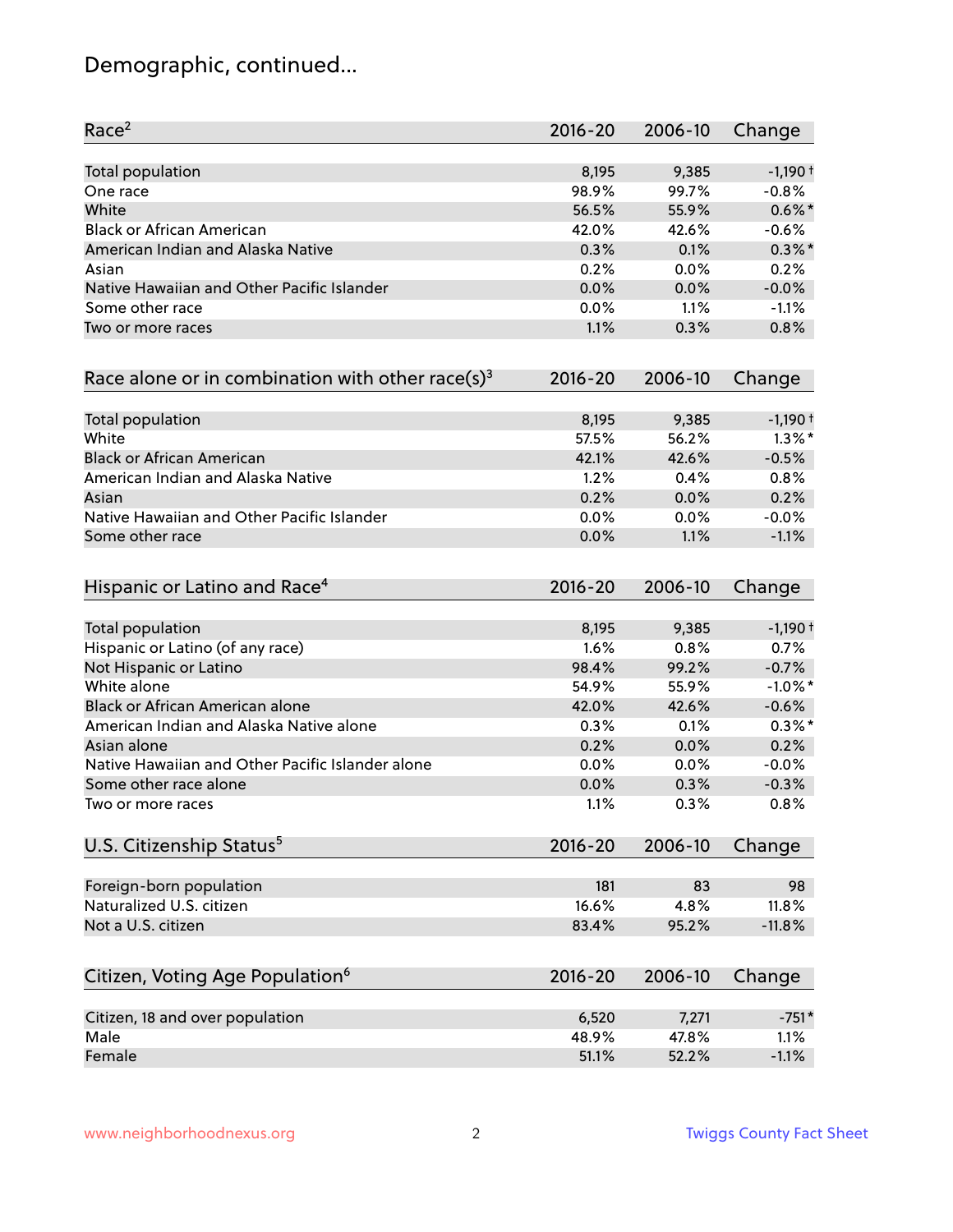#### Economic

| Income <sup>7</sup>                                 | $2016 - 20$ | 2006-10 | Change          |
|-----------------------------------------------------|-------------|---------|-----------------|
|                                                     |             |         |                 |
| All households                                      | 3,080       | 3,070   | 10 <sup>°</sup> |
| Less than \$10,000                                  | 10.3%       | 13.1%   | $-2.8%$         |
| \$10,000 to \$14,999                                | 11.8%       | 10.1%   | 1.8%            |
| \$15,000 to \$24,999                                | 8.7%        | 23.1%   | $-14.4\%$ *     |
| \$25,000 to \$34,999                                | 13.2%       | 13.1%   | 0.1%            |
| \$35,000 to \$49,999                                | 14.2%       | 12.3%   | 1.8%            |
| \$50,000 to \$74,999                                | 11.8%       | 13.1%   | $-1.3%$         |
| \$75,000 to \$99,999                                | 17.2%       | 7.7%    | $9.6\%$ *       |
| \$100,000 to \$149,999                              | 7.6%        | 4.9%    | 2.6%            |
| \$150,000 to \$199,999                              | 3.9%        | 1.9%    | 2.0%            |
| \$200,000 or more                                   | 1.3%        | 0.7%    | 0.5%            |
| Median household income (dollars)                   | 43,477      | 26,521  | 16,956*         |
| Mean household income (dollars)                     | 56,078      | 42,168  | 13,910*         |
| With earnings                                       | 55.7%       | 57.9%   | $-2.2%$         |
| Mean earnings (dollars)                             | 62,211      | 53,924  | 8,287           |
| <b>With Social Security</b>                         | 52.1%       | 46.4%   | 5.7%            |
| Mean Social Security income (dollars)               | 17,757      | 13,002  | 4,755*          |
| With retirement income                              | 35.2%       | 20.9%   | 14.3%*          |
| Mean retirement income (dollars)                    | 21,242      | 17,136  | 4,106           |
| With Supplemental Security Income                   | 5.9%        | $7.0\%$ | $-1.1\%$        |
| Mean Supplemental Security Income (dollars)         | 10,148      | 7,248   | 2,900           |
| With cash public assistance income                  | 4.6%        | 0.3%    | 4.3%*           |
| Mean cash public assistance income (dollars)        | 687         | 1,000   | $-313$          |
| With Food Stamp/SNAP benefits in the past 12 months | 17.3%       | 9.9%    | $7.4\%$ *       |
|                                                     |             |         |                 |
| Families                                            | 1,998       | 1,984   | 14              |
| Less than \$10,000                                  | 6.0%        | $7.7\%$ | $-1.7%$         |
| \$10,000 to \$14,999                                | 5.7%        | 6.3%    | $-0.6%$         |
| \$15,000 to \$24,999                                | 3.6%        | 22.3%   | $-18.8\%$ *     |
| \$25,000 to \$34,999                                | 11.7%       | 16.7%   | $-5.0%$         |
| \$35,000 to \$49,999                                | 16.6%       | 14.0%   | 2.6%            |
| \$50,000 to \$74,999                                | 15.6%       | 12.4%   | 3.2%            |
| \$75,000 to \$99,999                                | 21.8%       | 9.8%    | 12.0%*          |
| \$100,000 to \$149,999                              | 11.1%       | $7.6\%$ | 3.5%            |
| \$150,000 to \$199,999                              | 6.0%        | 2.9%    | 3.1%            |
| \$200,000 or more                                   | 2.0%        | 0.3%    | $1.7\%$ *       |
| Median family income (dollars)                      | 58,289      | 31,324  | 26,965*         |
| Mean family income (dollars)                        | 71,794      | 46,941  | 24,853*         |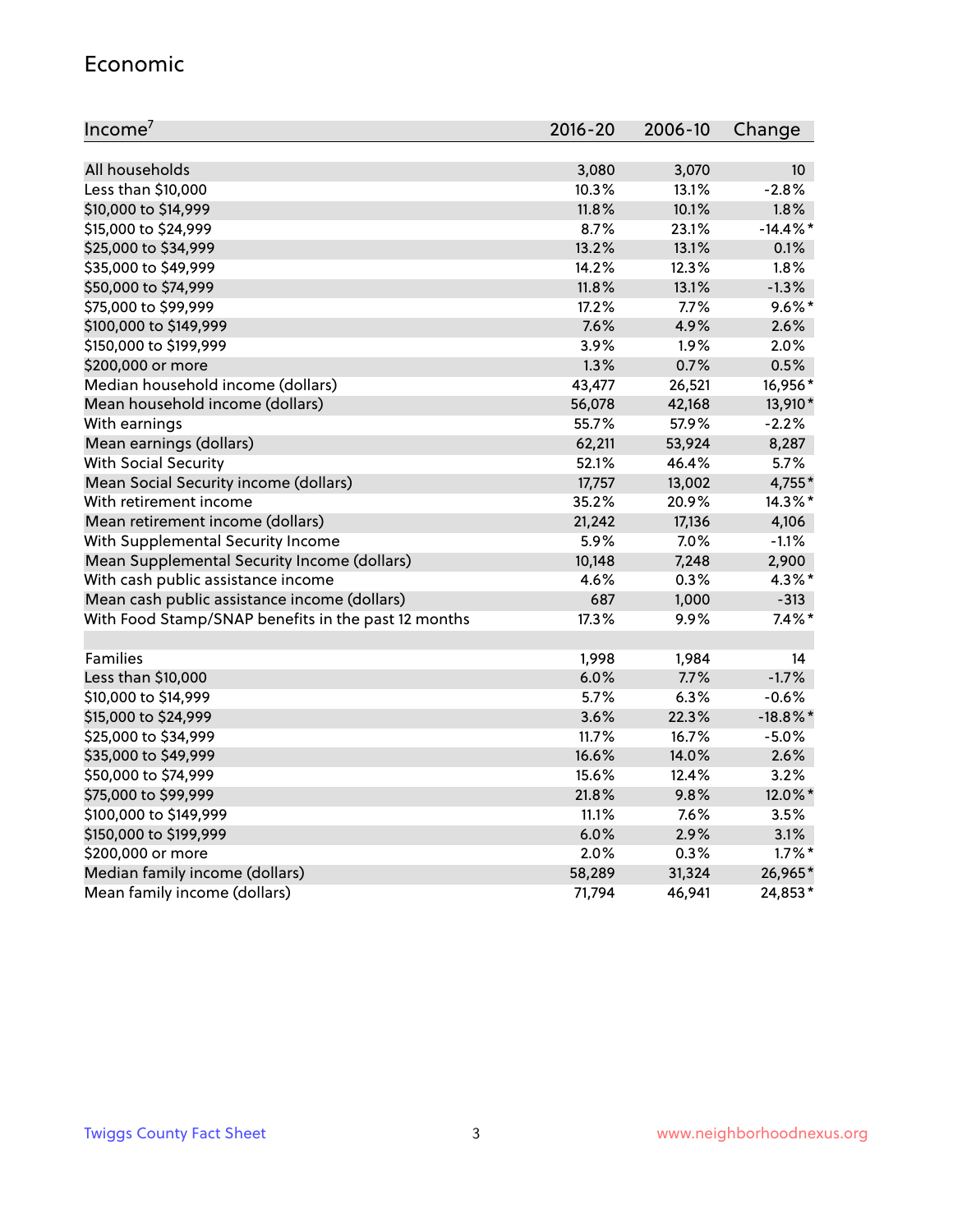#### Economic, continued...

| Income, continued <sup>8</sup>                                        | $2016 - 20$ | 2006-10 | Change      |
|-----------------------------------------------------------------------|-------------|---------|-------------|
|                                                                       |             |         |             |
| Nonfamily households                                                  | 1,082       | 1,086   | $-4$        |
| Median nonfamily income (dollars)                                     | 19,184      | 19,516  | $-332$      |
| Mean nonfamily income (dollars)                                       | 24,580      | 32,118  | $-7,539$    |
| Median earnings for workers (dollars)                                 | 31,618      | 25,881  | 5,737       |
| Median earnings for male full-time, year-round workers                | 40,267      | 38,886  | 1,381       |
| (dollars)                                                             |             |         |             |
| Median earnings for female full-time, year-round workers<br>(dollars) | 32,438      | 25,446  | 6,992       |
| Per capita income (dollars)                                           | 22,534      | 15,904  | $6,630*$    |
|                                                                       |             |         |             |
| Families and People Below Poverty Level <sup>9</sup>                  | $2016 - 20$ | 2006-10 | Change      |
| <b>All families</b>                                                   | 13.4%       | 17.3%   | $-4.0%$     |
| With related children under 18 years                                  | 5.4%        | 27.1%   | $-21.7%$ *  |
| With related children under 5 years only                              | 1.6%        | 53.3%   | $-51.7%$    |
| Married couple families                                               | 9.3%        | 6.7%    | 2.6%        |
| With related children under 18 years                                  | 4.8%        | 2.6%    | 2.2%        |
| With related children under 5 years only                              | 0.0%        | 0.0%    | 0.0%        |
| Families with female householder, no husband present                  | 27.9%       | 43.6%   | $-15.7%$    |
| With related children under 18 years                                  | 7.4%        | 58.8%   | $-51.4\%$ * |
| With related children under 5 years only                              | 5.5%        | 72.6%   | $-67.1\%$ * |
|                                                                       |             |         |             |
| All people                                                            | 15.2%       | 21.2%   | $-6.0%$     |
| Under 18 years                                                        | 8.4%        | 27.6%   | $-19.2%$ *  |
| Related children under 18 years                                       | 8.4%        | 27.6%   | $-19.2%$    |
| Related children under 5 years                                        | 10.6%       | 37.9%   | $-27.3%$    |
| Related children 5 to 17 years                                        | 7.6%        | 24.8%   | $-17.2%$    |
| 18 years and over                                                     | 16.9%       | 19.5%   | $-2.6%$     |
| 18 to 64 years                                                        | 17.0%       | 19.1%   | $-2.2%$     |
| 65 years and over                                                     | 16.6%       | 20.9%   | $-4.3%$     |
| People in families                                                    | 11.4%       | 20.4%   | $-9.0\%$ *  |
| Unrelated individuals 15 years and over                               | 35.6%       | 25.8%   | 9.8%        |
| Non-Hispanic white people                                             | 11.2%       | 10.3%   | 0.9%        |
| Black or African-American people                                      | 18.9%       | 36.4%   | $-17.6\%$ * |
| Asian people                                                          | $0.0\%$     | (X)     | $(X)$ +     |
| Hispanic or Latino people                                             | 0.0%        | 0.0%    | $0.0\%$     |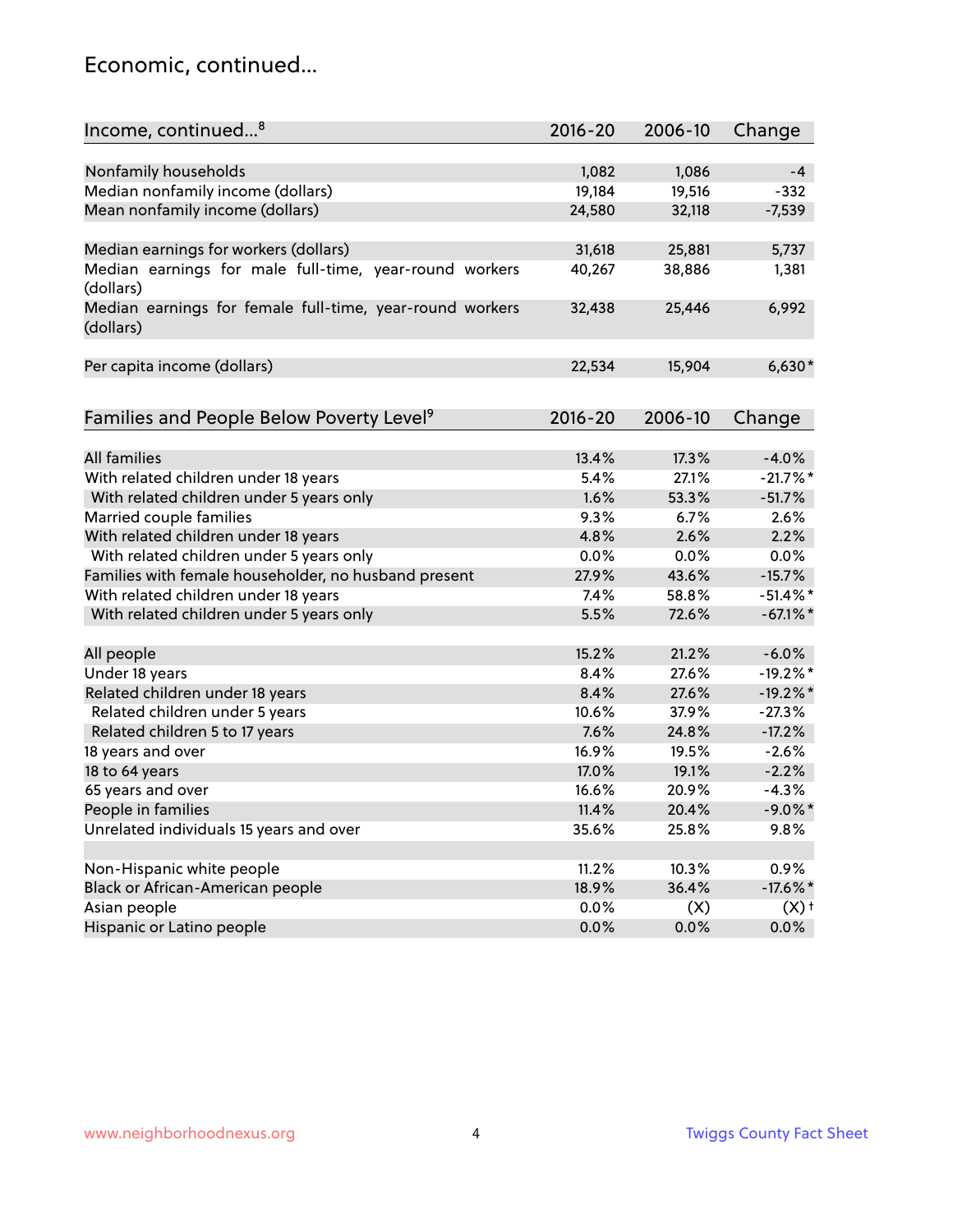## Employment

| Employment Status <sup>10</sup>                                                               | 2010        | 2020    | Change      |
|-----------------------------------------------------------------------------------------------|-------------|---------|-------------|
| In Labor Force                                                                                | 2,790       | 3,265   | 3,265       |
| <b>Unemployment Rate</b>                                                                      | 7.4%        | 15.5%   | $-8.1%$     |
| Industry <sup>11</sup>                                                                        | $2016 - 20$ | 2006-10 | Change      |
|                                                                                               |             |         |             |
| Civilian employed population 16 years and over                                                | 2,980       | 2,875   | 105         |
| Agriculture, forestry, fishing and hunting, and mining                                        | 7.3%        | 5.6%    | 1.7%        |
| Construction                                                                                  | 7.6%        | 10.5%   | $-2.9%$     |
| Manufacturing                                                                                 | 13.7%       | 10.6%   | 3.1%        |
| Wholesale trade                                                                               | 1.0%        | 2.7%    | $-1.8%$     |
| Retail trade                                                                                  | 12.7%       | 9.6%    | 3.0%        |
| Transportation and warehousing, and utilities                                                 | 10.9%       | 7.9%    | 3.1%        |
| Information                                                                                   | 0.0%        | 0.1%    | $-0.1%$     |
| Finance and insurance, and real estate and rental and leasing                                 | 4.9%        | 5.7%    | $-0.7%$     |
| Professional, scientific, and management, and administrative<br>and waste management services | 3.4%        | 10.5%   | $-7.1%$     |
| Educational services, and health care and social assistance                                   | 14.5%       | 23.0%   | $-8.5%$ *   |
| Arts, entertainment, and recreation, and accommodation and<br>food services                   | 6.8%        | 2.5%    | $4.2\%$ *   |
| Other services, except public administration                                                  | 6.3%        | 3.8%    | 2.5%        |
| <b>Public administration</b>                                                                  | 10.9%       | 7.5%    | 3.4%        |
| Occupation <sup>12</sup>                                                                      | $2016 - 20$ | 2006-10 | Change      |
|                                                                                               |             |         |             |
| Civilian employed population 16 years and over                                                | 2,980       | 2,875   | 105         |
| Management, business, science, and arts occupations                                           | 18.8%       | 28.8%   | $-10.0\%$ * |
| Service occupations                                                                           | 16.7%       | 17.0%   | $-0.3%$     |
| Sales and office occupations                                                                  | 29.9%       | 24.2%   | 5.7%        |
| Natural<br>resources,<br>construction,<br>and<br>maintenance<br>occupations                   | 14.1%       | 10.4%   | 3.7%        |
| Production, transportation, and material moving occupations                                   | 20.5%       | 19.5%   | 1.0%        |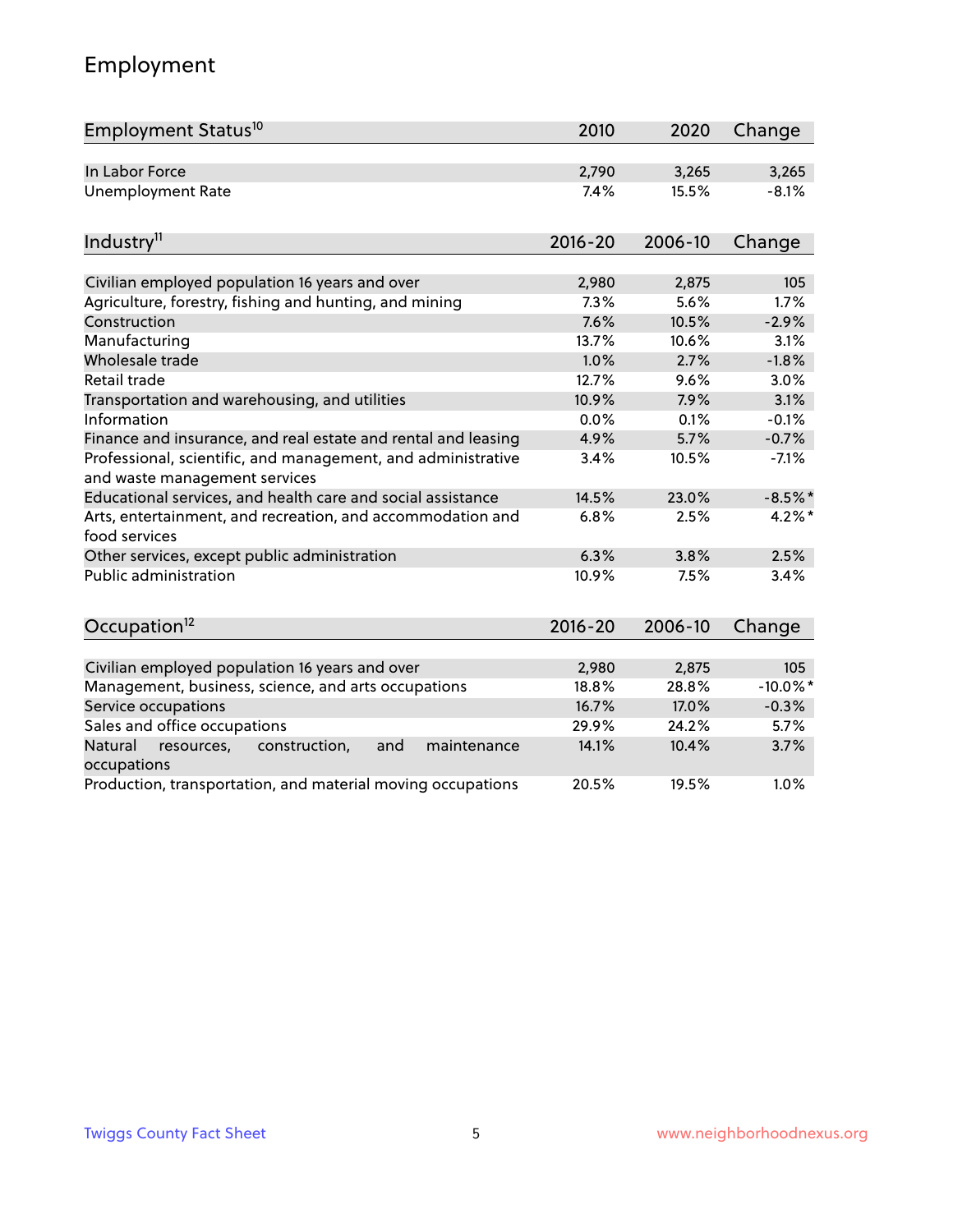### Employment, continued...

| Class of Worker <sup>13</sup>                          | $2016 - 20$ | 2006-10 | Change    |
|--------------------------------------------------------|-------------|---------|-----------|
| Civilian employed population 16 years and over         | 2,980       | 2,875   | 105       |
| Private wage and salary workers                        | 69.7%       | 79.4%   | $-9.7%$ * |
| Government workers                                     | 21.0%       | 16.3%   | 4.7%      |
| Self-employed in own not incorporated business workers | 9.3%        | 3.5%    | $5.8\%$ * |
| <b>Unpaid family workers</b>                           | 0.0%        | 0.8%    | $-0.8%$   |
|                                                        |             |         |           |
| Job Flows <sup>14</sup>                                | 2019        | 2010    | Change    |
| Total Jobs in county                                   | 2,205       | 934     | 1,271     |
| Held by residents of county                            | 15.9%       | 44.1%   | $-28.2%$  |
| Held by non-residents of county                        | 84.1%       | 55.9%   | 28.2%     |
|                                                        |             |         |           |
| Jobs by Industry Sector <sup>15</sup>                  | 2019        | 2010    | Change    |
| Total Jobs in county                                   | 2,205       | 934     | 1,271     |
| Goods Producing sectors                                | 10.8%       | 13.9%   | $-3.1%$   |
| Trade, Transportation, and Utilities sectors           | 63.7%       | 18.0%   | 45.7%     |
| All Other Services sectors                             | 25.5%       | 68.1%   | -42.6%    |
|                                                        |             |         |           |
| Total Jobs in county held by county residents          | 350         | 412     | $-62$     |
| <b>Goods Producing sectors</b>                         | 16.0%       | 13.6%   | 2.4%      |
| Trade, Transportation, and Utilities sectors           | 21.4%       | 10.0%   | 11.5%     |
| All Other Services sectors                             | 62.6%       | 76.5%   | $-13.9%$  |
|                                                        |             |         |           |
| Jobs by Earnings <sup>16</sup>                         | 2019        | 2010    | Change    |
| Total Jobs in county                                   | 2,205       | 934     | 1,271     |
| Jobs with earnings \$1250/month or less                | 24.3%       | 37.2%   | $-12.9%$  |
| Jobs with earnings \$1251/month to \$3333/month        | 49.3%       | 45.7%   | 3.6%      |
| Jobs with earnings greater than \$3333/month           | 26.4%       | 17.1%   | 9.3%      |
|                                                        |             |         |           |
| Total Jobs in county held by county residents          | 350         | 412     | $-62$     |
| Jobs with earnings \$1250/month or less                | 28.3%       | 44.2%   | $-15.9%$  |
| Jobs with earnings \$1251/month to \$3333/month        | 52.3%       | 44.4%   | $7.9\%$   |
| Jobs with earnings greater than \$3333/month           | 19.4%       | 11.4%   | 8.0%      |
|                                                        |             |         |           |
| Jobs by Age of Worker <sup>17</sup>                    | 2019        | 2010    | Change    |
| Total Jobs in county                                   | 2,205       | 934     | 1,271     |
| Jobs with workers age 29 or younger                    | 27.8%       | 15.2%   | 12.6%     |
| Jobs with workers age 30 to 54                         | 50.0%       | 60.3%   | $-10.3%$  |
| Jobs with workers age 55 or older                      | 22.2%       |         |           |
|                                                        |             | 24.5%   | $-2.3%$   |
| Total Jobs in county held by county residents          | 350         | 412     | $-62$     |
| Jobs with workers age 29 or younger                    | 15.7%       | 14.6%   | 1.2%      |
| Jobs with workers age 30 to 54                         | 46.3%       | 55.1%   | $-8.8%$   |
| Jobs with workers age 55 or older                      | 38.0%       | 30.3%   | 7.7%      |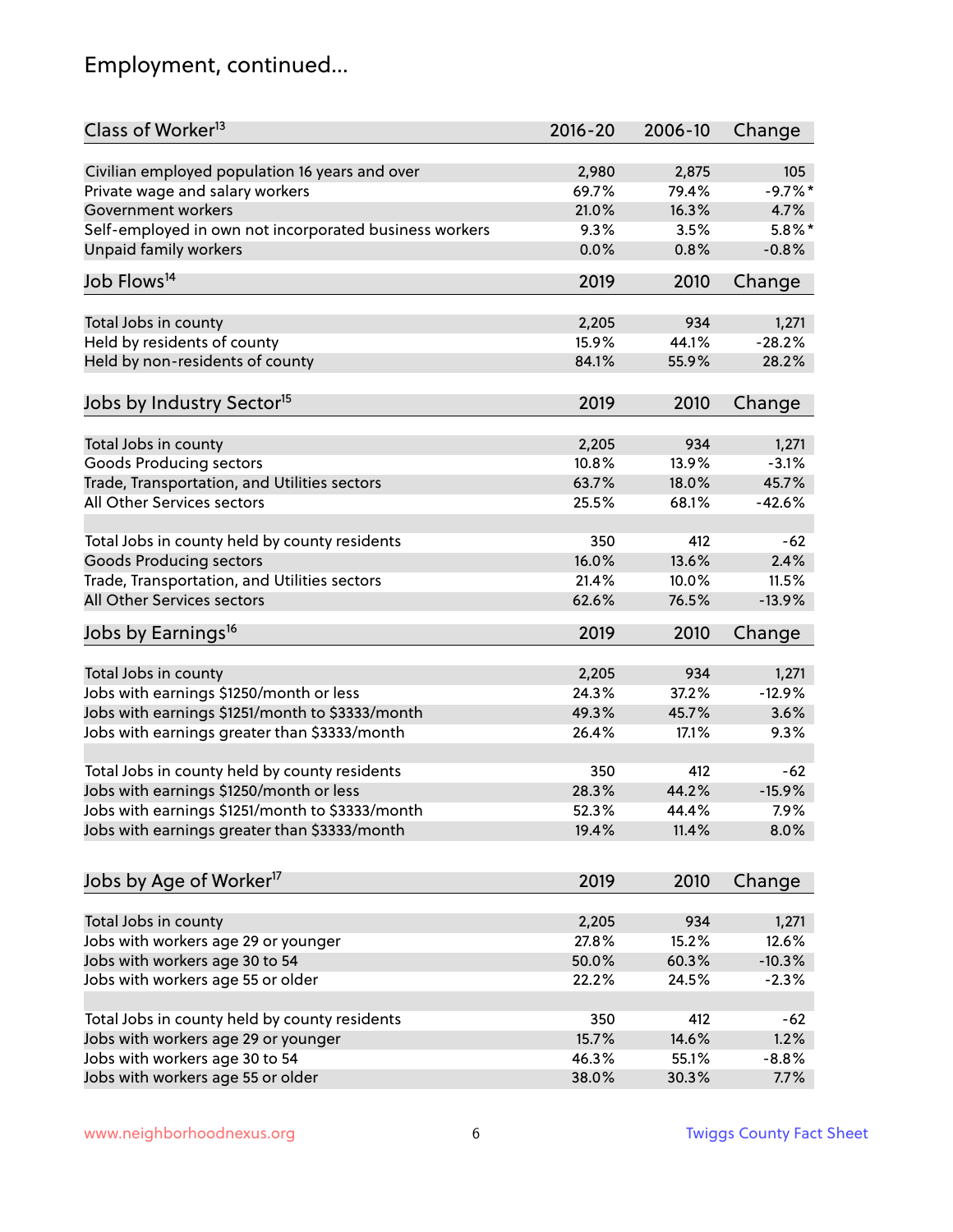#### Education

| Early Learning <sup>18</sup>                        |             |         | 2022        |
|-----------------------------------------------------|-------------|---------|-------------|
| Licensed Capacity of Early Learning Centers         |             |         | 83          |
| Licenced capacity per 1,000 children ages 0-4       |             |         | 216.7       |
| School Enrollment <sup>19</sup>                     | 2022        | 2010    | Change      |
|                                                     |             |         |             |
| Enrolled in Public School                           | 717         | 994     | $-277$      |
| White                                               | 32.1%       | 29.8%   | 2.3%        |
| <b>Black or African-American</b>                    | 64.0%       | 67.3%   | $-3.3%$     |
| Asian                                               | 0.3%        | 0.0%    | 0.3%        |
| <b>Native American</b>                              | 0.0%        | 0.0%    | 0.0%        |
| Pacific Islander                                    | 0.0%        | 0.0%    | 0.0%        |
| <b>Biracial or Multi-Racial</b>                     | 1.8%        | 0.0%    | 1.8%        |
| Hispanic or Latino                                  | 1.8%        | 0.0%    | 1.8%        |
| Georgia Milestones: 3rd Grade Reading <sup>20</sup> |             |         | 2019        |
|                                                     |             |         |             |
| Number of Students Tested                           |             |         | 63          |
| Proficient or Distinguished                         |             |         | 33.3%       |
| Georgia Milestones: 8th Grade Math <sup>21</sup>    |             |         | 2019        |
| <b>Number of Students Tested</b>                    |             |         | 56          |
| Proficient or Distinguished                         |             |         | 7.1%        |
|                                                     |             |         |             |
| Graduation Rates <sup>22</sup>                      | 2021        | 2012    | Change      |
| Cohort                                              | 63          | 75      | $-12$       |
|                                                     | 76.2%       | 45.3%   | 30.9%       |
| <b>High School Graduation Rate</b>                  |             |         |             |
| Educational Attainment <sup>23</sup>                | $2016 - 20$ | 2006-10 | Change      |
| Population 25 years and over                        | 6,256       | 6,352   | $-96$       |
| Less than 9th grade                                 | 4.3%        | 10.7%   | $-6.4\%$ *  |
| 9th to 12th grade, no diploma                       | 16.1%       | 27.9%   | $-11.8\%$ * |
| High school graduate (includes equivalency)         |             |         | 2.4%        |
|                                                     | 41.9%       | 39.5%   |             |
| Some college, no degree                             | 20.0%       | 10.6%   | $9.4\%*$    |
| Associate's degree                                  | 7.4%        | 4.6%    | $2.8\%$ *   |
| Bachelor's degree                                   | 5.3%        | 5.4%    | $-0.2%$     |
| Graduate or professional degree                     | 5.0%        | 1.2%    | 3.8%        |
| Percent high school graduate or higher              | 79.6%       | 61.4%   | 18.2%*      |
| Percent bachelor's degree or higher                 | 10.3%       | 6.7%    | 3.6%        |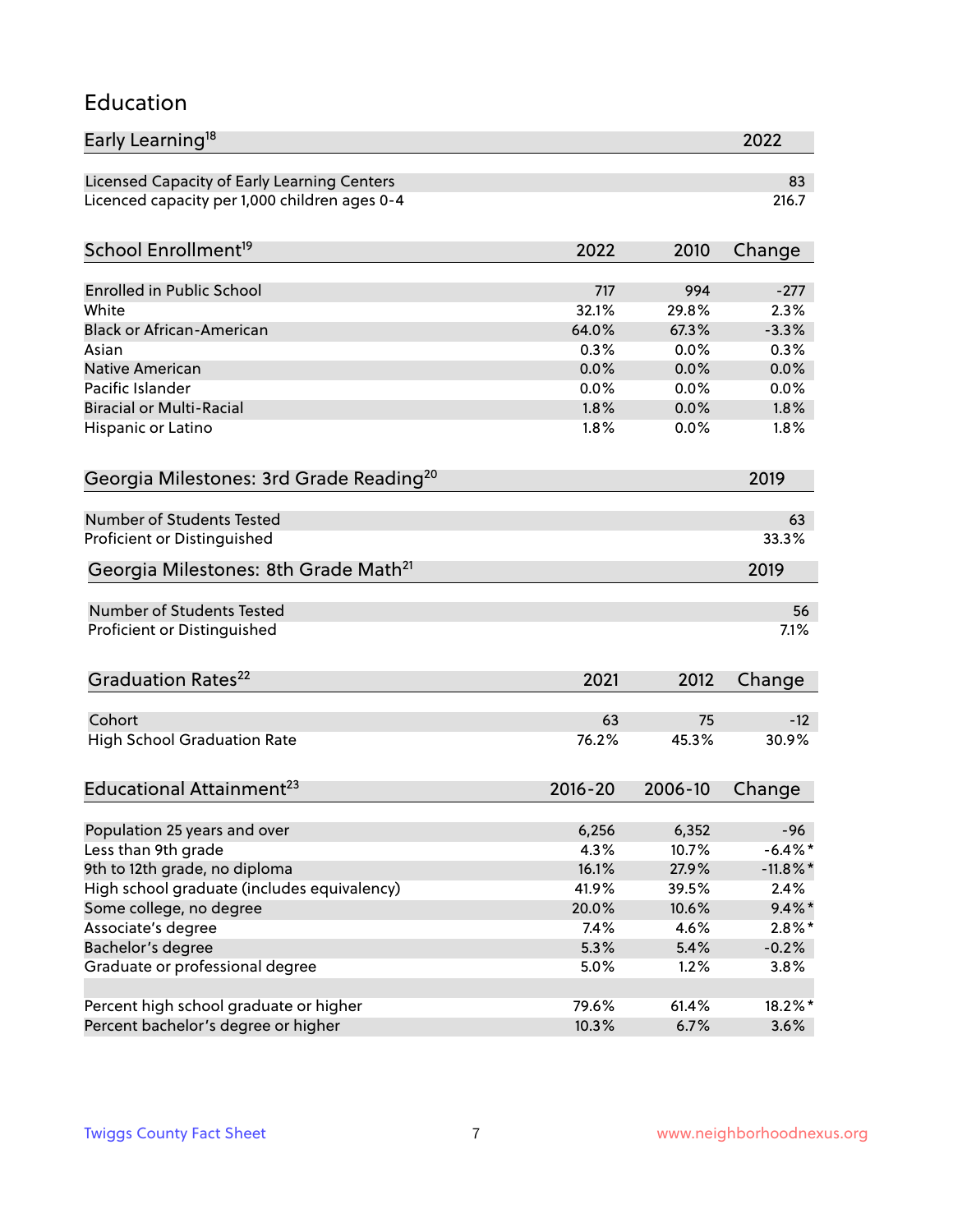#### Housing

| Households by Type <sup>24</sup>                     | $2016 - 20$    | 2006-10        | Change          |
|------------------------------------------------------|----------------|----------------|-----------------|
|                                                      |                |                |                 |
| <b>Total households</b>                              | 3,080          | 3,070          | 10 <sup>°</sup> |
| Family households (families)                         | 64.9%          | 64.6%          | 0.2%            |
| With own children under 18 years                     | 18.4%          | 17.8%          | 0.6%            |
| Married-couple family                                | 46.1%          | 45.0%          | 1.1%            |
| With own children of the householder under 18 years  | 12.8%          | 10.1%          | 2.7%            |
| Male householder, no wife present, family            | 4.7%           | 3.1%           | 1.6%            |
| With own children of the householder under 18 years  | 0.7%           | 0.9%           | $-0.2%$         |
| Female householder, no husband present, family       | 14.1%          | 16.6%          | $-2.5%$         |
| With own children of the householder under 18 years  | 4.9%           | 6.8%           | $-1.9%$         |
| Nonfamily households                                 | 35.1%          | 35.4%          | $-0.2%$         |
| Householder living alone                             | 33.1%          | 32.0%          | 1.1%            |
| 65 years and over                                    | 17.8%          | 13.6%          | 4.2%            |
|                                                      |                |                |                 |
| Households with one or more people under 18 years    | 26.4%          | 21.6%          | 4.8%            |
| Households with one or more people 65 years and over | 47.4%          | 33.1%          | 14.3%*          |
| Average household size                               | 2.64           | 3.04           | $-0.40*$        |
| Average family size                                  | 3.44           | 3.97           | $-0.53$         |
|                                                      |                |                |                 |
| Housing Occupancy <sup>25</sup>                      | $2016 - 20$    | 2006-10        | Change          |
|                                                      |                |                |                 |
| Total housing units                                  | 4,268          | 4,272          | $-4$            |
| Occupied housing units                               | 72.2%          | 71.9%          | 0.3%            |
| Vacant housing units                                 | 27.8%          | 28.1%          | $-0.3%$         |
| Homeowner vacancy rate                               | 0.4            | 1.8            | $-1.4$          |
| Rental vacancy rate                                  | 14.3           | 8.0            | 6.3             |
|                                                      |                |                |                 |
| Units in Structure <sup>26</sup>                     | $2016 - 20$    | 2006-10        | Change          |
|                                                      |                |                | $-4$            |
| Total housing units                                  | 4,268<br>62.1% | 4,272<br>57.1% | 5.0%            |
| 1-unit, detached                                     |                |                |                 |
| 1-unit, attached                                     | 1.3%           | 1.0%           | 0.3%            |
| 2 units                                              | 0.5%           | 1.2%           | $-0.7%$         |
| 3 or 4 units                                         | 0.2%           | 0.0%           | 0.2%            |
| 5 to 9 units                                         | 0.9%           | 0.7%           | 0.1%            |
| 10 to 19 units                                       | 0.1%           | 0.4%           | $-0.3%$         |
| 20 or more units                                     | 0.2%           | 0.2%           | 0.0%            |
| Mobile home                                          | 34.7%          | 39.3%          | $-4.6%$         |
| Boat, RV, van, etc.                                  | 0.0%           | 0.0%           | $0.0\%$         |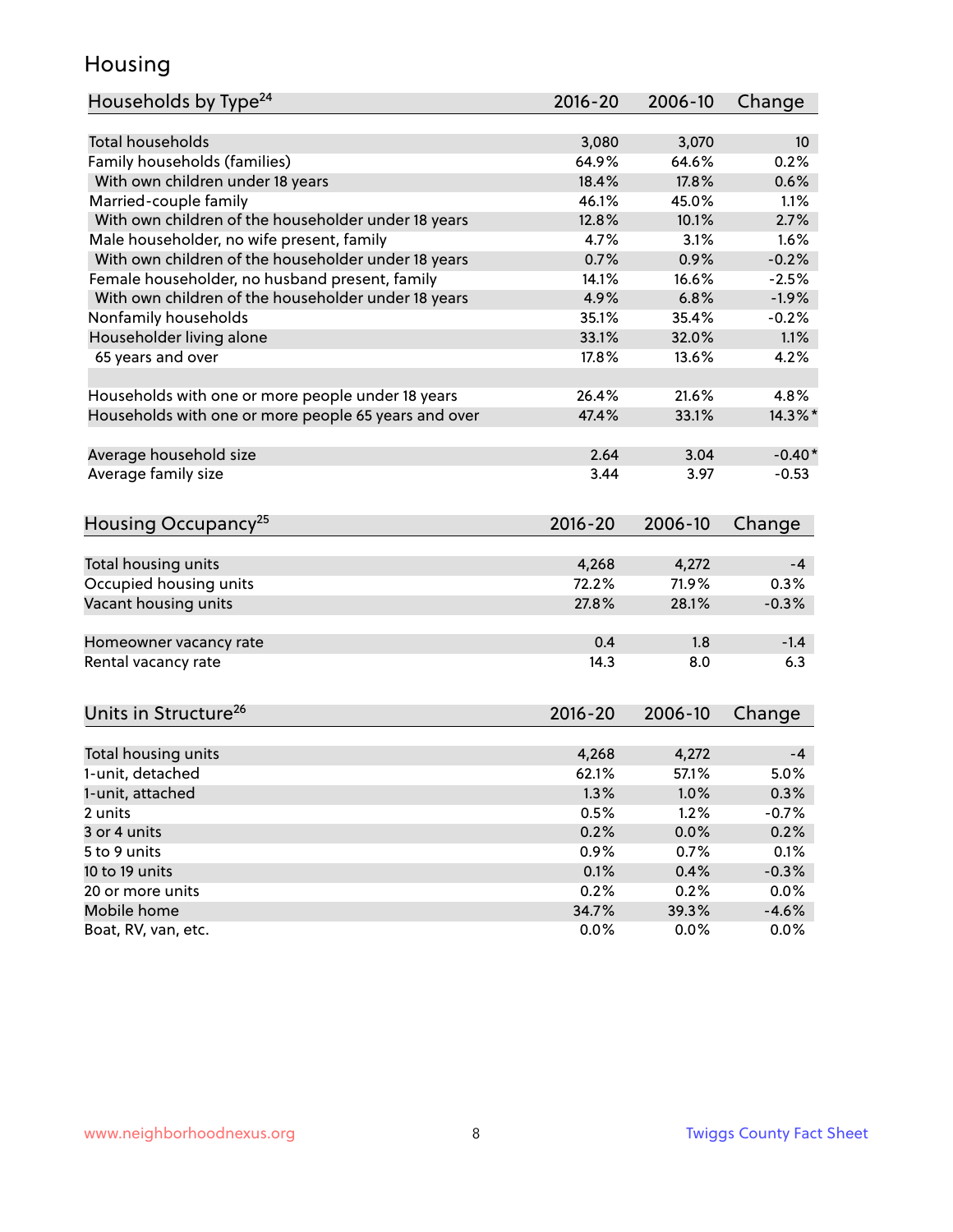### Housing, Continued...

| Year Structure Built <sup>27</sup>             | 2016-20       | 2006-10      | Change          |
|------------------------------------------------|---------------|--------------|-----------------|
|                                                |               |              |                 |
| Total housing units<br>Built 2014 or later     | 4,268<br>0.0% | 4,272<br>(X) | -4<br>(X)       |
| Built 2010 to 2013                             | 0.0%          | (X)          | (X)             |
| Built 2000 to 2009                             | 14.8%         | 5.4%         | $9.4\%$ *       |
|                                                | 21.7%         | 24.5%        |                 |
| Built 1990 to 1999                             |               |              | $-2.7%$         |
| Built 1980 to 1989                             | 16.7%         | 15.5%        | 1.2%            |
| Built 1970 to 1979<br>Built 1960 to 1969       | 19.4%         | 27.3%        | $-7.9%$ *       |
|                                                | 9.7%          | 12.1%        | $-2.4%$         |
| Built 1950 to 1959                             | 8.6%          | 7.7%         | 0.9%            |
| Built 1940 to 1949                             | 2.4%          | 2.1%         | 0.3%            |
| Built 1939 or earlier                          | 6.7%          | 5.4%         | 1.3%            |
| Housing Tenure <sup>28</sup>                   | $2016 - 20$   | 2006-10      | Change          |
|                                                |               |              |                 |
| Occupied housing units                         | 3,080         | 3,070        | 10 <sup>°</sup> |
| Owner-occupied                                 | 86.2%         | 81.0%        | $5.1\%$ *       |
| Renter-occupied                                | 13.8%         | 19.0%        | $-5.1%$         |
| Average household size of owner-occupied unit  | 2.57          | 2.97         | $-0.41$         |
| Average household size of renter-occupied unit | 3.11          | 3.32         | $-0.21*$        |
| Residence 1 Year Ago <sup>29</sup>             | 2016-20       | 2006-10      | Change          |
|                                                |               |              |                 |
| Population 1 year and over                     | 8,177         | 9,275        | $-1,098*$       |
| Same house                                     | 96.5%         | 92.1%        | 4.4%            |
| Different house in the U.S.                    | 3.4%          | 7.7%         | $-4.3%$         |
| Same county                                    | 1.7%          | 2.6%         | $-0.9%$         |
| Different county                               | 1.8%          | 5.1%         | $-3.4%$         |
| Same state                                     | 0.6%          | 2.8%         | $-2.2%$ *       |
| Different state                                | 1.2%          | 2.4%         | $-1.2%$         |
| Abroad                                         | 0.1%          | 0.2%         | $-0.1%$         |
| Value of Housing Unit <sup>30</sup>            | 2016-20       | 2006-10      | Change          |
| Owner-occupied units                           | 2,654         | 2,488        | 166             |
| Less than \$50,000                             | 33.2%         | 41.0%        | $-7.8%$         |
| \$50,000 to \$99,999                           | 33.8%         | 39.7%        | $-5.9%$         |
| \$100,000 to \$149,999                         | 9.7%          | 9.9%         | $-0.2%$         |
| \$150,000 to \$199,999                         | 11.2%         | 7.4%         | 3.8%            |
| \$200,000 to \$299,999                         | 6.4%          | 2.0%         | 4.4%*           |
| \$300,000 to \$499,999                         | 1.1%          | 0.0%         | 1.1%            |
| \$500,000 to \$999,999                         | 0.5%          | 0.0%         | 0.5%            |
| \$1,000,000 or more                            | 4.1%          | 0.0%         | 4.1%            |
| Median (dollars)                               | 71,800        | 65,500       | 6,300           |
| Mortgage Status <sup>31</sup>                  | $2016 - 20$   | 2006-10      | Change          |
|                                                |               |              |                 |
| Owner-occupied units                           | 2,654         | 2,488        | 166             |
| Housing units with a mortgage                  | 36.0%         | 36.7%        | $-0.7%$         |
| Housing units without a mortgage               | 64.0%         | 63.3%        | 0.7%            |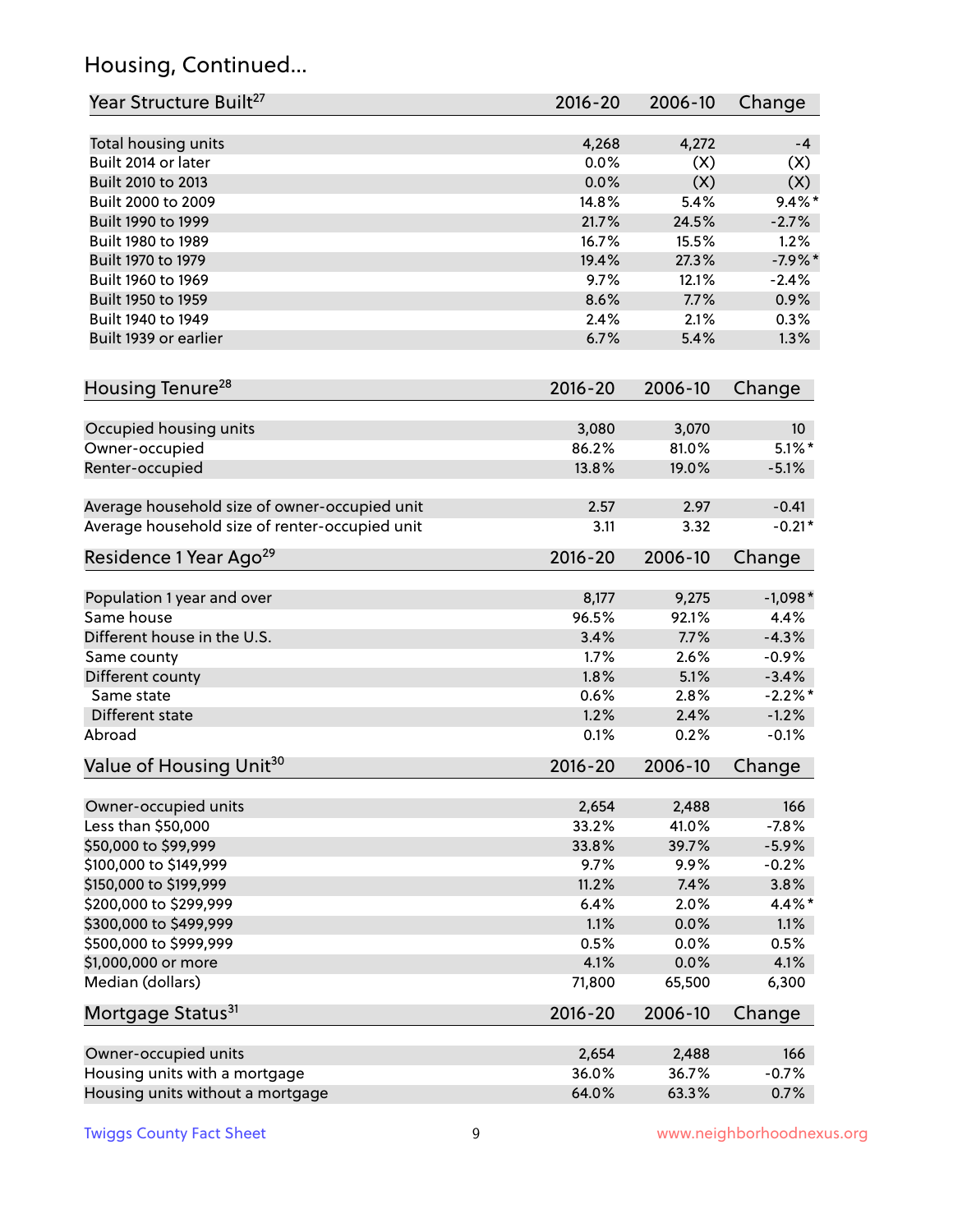### Housing, Continued...

| Selected Monthly Owner Costs <sup>32</sup>                                            | 2016-20 | 2006-10 | Change      |
|---------------------------------------------------------------------------------------|---------|---------|-------------|
| Housing units with a mortgage                                                         | 956     | 913     | 43          |
| Less than \$300                                                                       | 0.0%    | 0.0%    | 0.0%        |
| \$300 to \$499                                                                        | 1.9%    | 0.0%    | 1.9%        |
| \$500 to \$999                                                                        | 53.1%   | 52.1%   | 1.0%        |
| \$1,000 to \$1,499                                                                    | 27.0%   | 34.7%   | $-7.7%$     |
| \$1,500 to \$1,999                                                                    | 9.4%    | 13.1%   | $-3.7%$     |
| \$2,000 to \$2,999                                                                    | 1.5%    | 0.0%    | 1.5%        |
| \$3,000 or more                                                                       | 7.1%    | 0.0%    | 7.1%        |
| Median (dollars)                                                                      | 941     | 983     | $-42$       |
| Housing units without a mortgage                                                      | 1,698   | 1,575   | 123         |
| Less than \$150                                                                       | 6.8%    | 13.3%   | $-6.6%$     |
| \$150 to \$249                                                                        | 19.4%   | 25.9%   | $-6.5%$     |
| \$250 to \$349                                                                        | 23.3%   | 23.4%   | $-0.2%$     |
| \$350 to \$499                                                                        | 28.0%   | 25.0%   | 3.0%        |
| \$500 to \$699                                                                        | 16.9%   | 10.7%   | 6.2%        |
| \$700 or more                                                                         | 5.7%    | 1.7%    | 4.0%*       |
| Median (dollars)                                                                      | 360     | 287     | $73*$       |
| Household Income <sup>33</sup>                                                        |         |         |             |
| Housing units with a mortgage (excluding units where<br>SMOCAPI cannot be computed)   | 956     | 906     | 50          |
| Less than 20.0 percent                                                                | 47.2%   | 29.1%   | 18.0%*      |
| 20.0 to 24.9 percent                                                                  | 14.7%   | 23.2%   | $-8.4%$     |
| 25.0 to 29.9 percent                                                                  | 2.4%    | 16.7%   | $-14.3\%$ * |
| 30.0 to 34.9 percent                                                                  | 8.7%    | 1.9%    | $6.8\%$ *   |
| 35.0 percent or more                                                                  | 27.0%   | 29.1%   | $-2.2%$     |
| Not computed                                                                          | 0       | 7       | $-7$        |
| Housing unit without a mortgage (excluding units where<br>SMOCAPI cannot be computed) | 1,689   | 1,549   | 140         |
| Less than 10.0 percent                                                                | 36.2%   | 32.4%   | 3.8%        |
| 10.0 to 14.9 percent                                                                  | 19.8%   | 16.9%   | 2.9%        |
| 15.0 to 19.9 percent                                                                  | 13.0%   | 13.6%   | $-0.7%$     |
| 20.0 to 24.9 percent                                                                  | 11.9%   | 11.9%   | 0.0%        |
| 25.0 to 29.9 percent                                                                  | 0.7%    | 6.8%    | $-6.1%$     |
| 30.0 to 34.9 percent                                                                  | 1.6%    | 5.6%    | $-4.0%$     |
| 35.0 percent or more                                                                  | 16.8%   | 12.8%   | 4.0%        |
| Not computed                                                                          | 9       | 26      | $-17$       |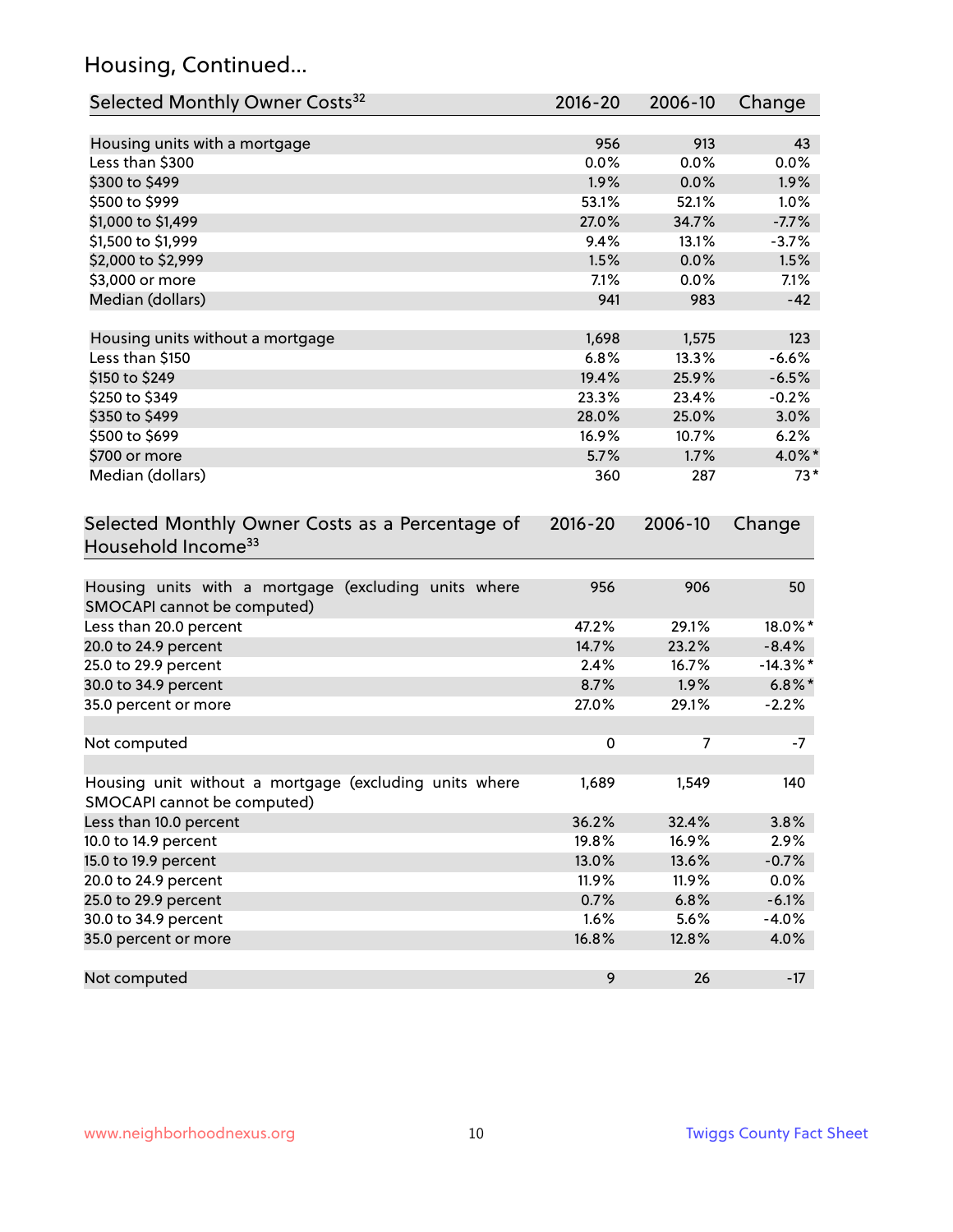### Housing, Continued...

| Gross Rent <sup>34</sup>                                                       | 2016-20     | $2006 - 10$ | Change     |
|--------------------------------------------------------------------------------|-------------|-------------|------------|
|                                                                                |             |             |            |
| Occupied units paying rent                                                     | 287         | 454         | $-167$     |
| Less than \$200                                                                | 3.5%        | 6.6%        | $-3.1%$    |
| \$200 to \$499                                                                 | 25.1%       | 37.7%       | $-12.6%$   |
| \$500 to \$749                                                                 | 31.7%       | 20.5%       | 11.2%      |
| \$750 to \$999                                                                 | 27.9%       | 23.8%       | 4.1%       |
| \$1,000 to \$1,499                                                             | 0.0%        | 11.5%       | $-11.5%$   |
| \$1,500 to \$1,999                                                             | 11.8%       | 0.0%        | 11.8%      |
| \$2,000 or more                                                                | 0.0%        | 0.0%        | 0.0%       |
| Median (dollars)                                                               | 682         | 543         | 139        |
| No rent paid                                                                   | 139         | 128         | 11         |
| Gross Rent as a Percentage of Household Income <sup>35</sup>                   | $2016 - 20$ | 2006-10     | Change     |
|                                                                                |             |             |            |
| Occupied units paying rent (excluding units where GRAPI<br>cannot be computed) | 263         | 402         | $-139$     |
| Less than 15.0 percent                                                         | 9.9%        | 22.1%       | $-12.3%$   |
| 15.0 to 19.9 percent                                                           | 15.2%       | 17.9%       | $-2.7%$    |
| 20.0 to 24.9 percent                                                           | 16.3%       | 2.2%        | $14.1\%$ * |
| 25.0 to 29.9 percent                                                           | 19.4%       | 10.4%       | 8.9%       |
| 30.0 to 34.9 percent                                                           | 10.6%       | 10.7%       | $-0.1%$    |
| 35.0 percent or more                                                           | 28.5%       | 36.6%       | $-8.1%$    |
| Not computed                                                                   | 163         | 180         | $-17$      |
|                                                                                |             |             |            |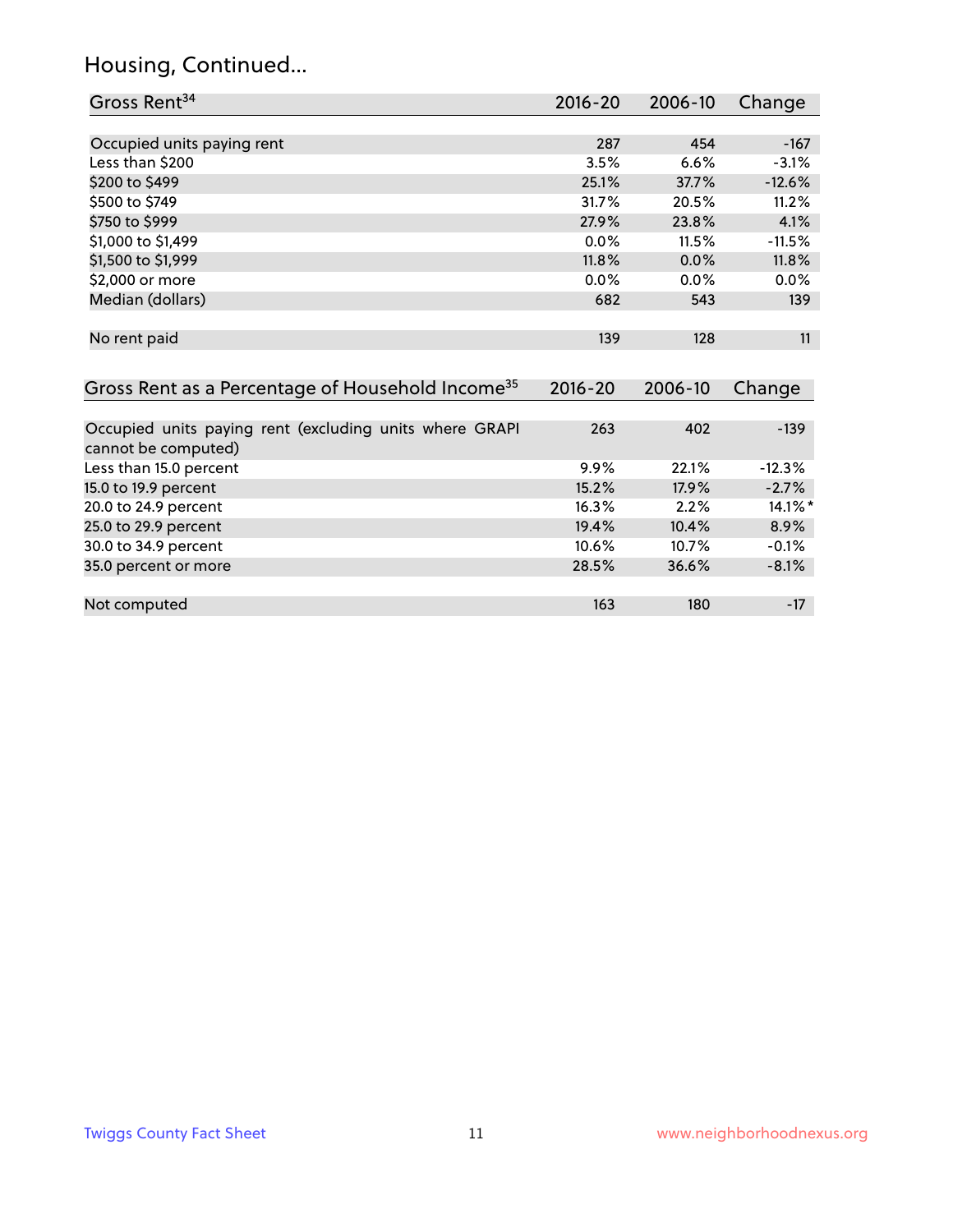### Community Involvement

| Voter Registration and Turnout <sup>36</sup> | 2020  |
|----------------------------------------------|-------|
|                                              |       |
| Active registered voters                     | 6.207 |
| Number voted in Presidential election        | 4.405 |
| Percent voted in Presidential election       | 71.0% |

#### Transportation

| Commuting to Work <sup>37</sup>           | 2016-20     | 2006-10 | Change     |
|-------------------------------------------|-------------|---------|------------|
|                                           |             |         |            |
| Workers 16 years and over                 | 2,919       | 2,788   | 131        |
| Car, truck, or van - drove alone          | 87.6%       | 87.3%   | 0.3%       |
| Car, truck, or van - carpooled            | 5.4%        | 9.5%    | $-4.1%$    |
| Public transportation (excluding taxicab) | $0.0\%$     | $0.0\%$ | $0.0\%$    |
| Walked                                    | 0.1%        | $1.9\%$ | $-1.7%$    |
| Other means                               | 1.4%        | 0.2%    | $1.2\%$ *  |
| Worked at home                            | 5.4%        | 1.1%    | $4.3\%$ *  |
| Mean travel time to work (minutes)        | 29.6        | 27.8    | 1.8        |
|                                           |             |         |            |
| Vehicles Available <sup>38</sup>          | $2016 - 20$ | 2006-10 | Change     |
| Occupied housing units                    | 3,080       | 3,070   | 10         |
| No vehicles available                     | 6.9%        | $7.8\%$ | $-0.9%$    |
| 1 vehicle available                       | 34.1%       | 42.1%   | $-8.0\%$ * |
| 2 vehicles available                      | 28.5%       | 29.4%   | $-0.9%$    |
| 3 or more vehicles available              | 30.5%       | 20.7%   | $9.8\%$    |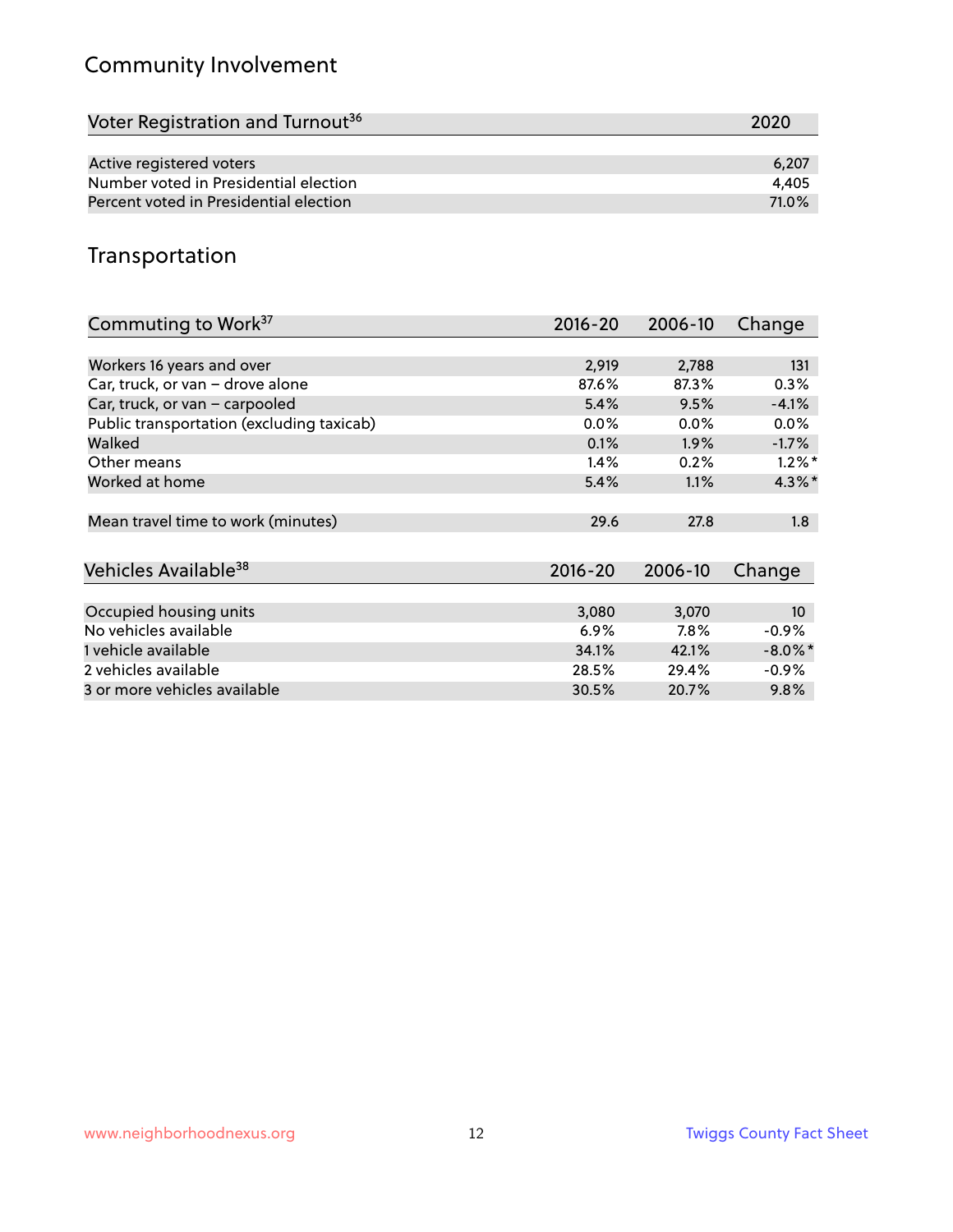#### Health

| Health Insurance coverage <sup>39</sup> | 2016-20 |
|-----------------------------------------|---------|
|-----------------------------------------|---------|

| Civilian Noninstitutionalized Population                | 8,135  |
|---------------------------------------------------------|--------|
| With health insurance coverage                          | 89.7%  |
| With private health insurance coverage                  | 65.0%  |
| With public health coverage                             | 43.0%  |
| No health insurance coverage                            | 10.3%  |
| Civilian Noninstitutionalized Population Under 19 years | 1,704  |
| No health insurance coverage                            | 2.2%   |
| Civilian Noninstitutionalized Population 19 to 64 years | 4,620  |
| In labor force:                                         | 2,890  |
| Employed:                                               | 2,793  |
| With health insurance coverage                          | 89.0%  |
| With private health insurance coverage                  | 57.7%  |
| With public coverage                                    | 8.9%   |
| No health insurance coverage                            | 11.0%  |
| Unemployed:                                             | 97     |
| With health insurance coverage                          | 100.0% |
| With private health insurance coverage                  | 57.7%  |
| With public coverage                                    | 89.7%  |
| No health insurance coverage                            | 0.0%   |
| Not in labor force:                                     | 1,730  |
| With health insurance coverage                          | 73.3%  |
| With private health insurance coverage                  | 51.8%  |
| With public coverage                                    | 36.6%  |
| No health insurance coverage                            | 26.7%  |

# **Health Factors Most Recent** And The Control of the Control of The Control of The Control of The Control of The Control of The Control of The Control of The Control of The Control of The Control of The Control of The Contr

| Premature Death (YPLL before age 75 per 100,000 population, age-adjusted) <sup>40</sup> | 14,942.0 |
|-----------------------------------------------------------------------------------------|----------|
| Average number of Physically Unhealthy Days <sup>41</sup>                               | 5.2      |
| Average number of Mentally Unhealthy Days <sup>42</sup>                                 | 5.8      |
| Low Birthweight Births <sup>43</sup>                                                    | 10.4%    |
| Diabetes Prevalence <sup>44</sup>                                                       | 14.1%    |
| HIV Prevalence (per 100,000 population) <sup>45</sup>                                   | 214.0    |
| Rate, Deduplicated ER Visits for Asthma, Ages 0-17 <sup>46</sup>                        | 1,223.1  |